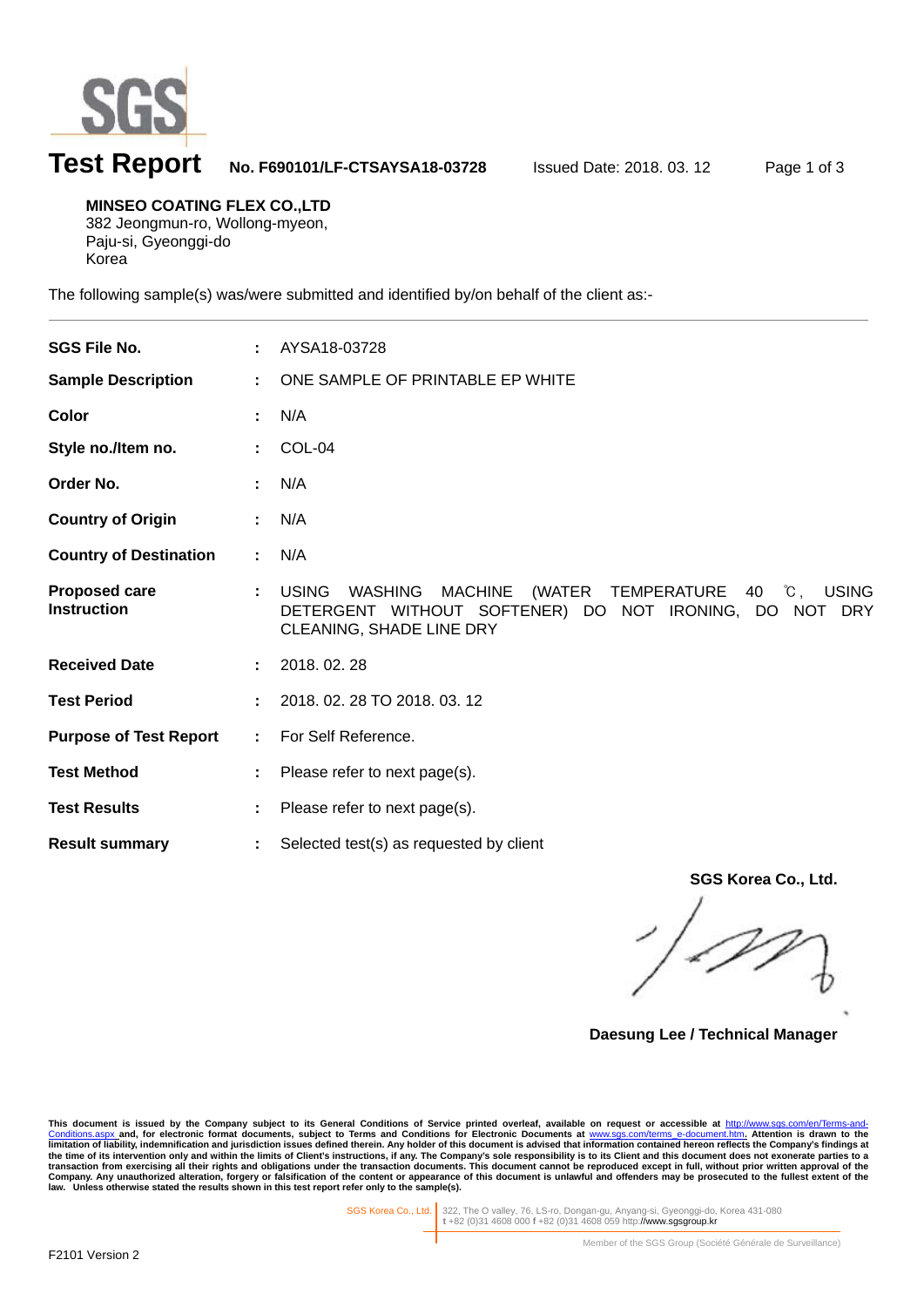

## **Test Report No. F690101/LF-CTSAYSA18-03728** Issued Date: 2018. 03. 12 Page 2 of 3

### **Test Conducted Results**

### **Appearance after 5th Washing (Print part only)**

Test Method: Washing Procedure: AATCC 150-2012: Machine wash at  $(44 \pm 4.2)$  °C with 1.8 kg dummy loading, Normal cycle, Line dry at 25 ℃, Add 66.0 g of 1993 AATCC Standard Reference Detergent - Observation on washed sample

 The color of the sample was almost the same as that of the original state. (grade 4.5) No noticeable change was found. The self-staining of the sample was grade 5. Therefore, the general appearance of the washed sample is **satisfactory.**

### Appearance after 10<sup>th</sup> Washing (Print part only)

Test Method: Washing Procedure: AATCC 150-2012: Machine wash at  $(44 \pm 4.2)$  °C with 1.8 kg dummy loading, Normal cycle, Line dry at 25 ℃, Add 66.0 g of 1993 AATCC Standard Reference Detergent - Observation on washed sample

 The color of the sample was almost the same as that of the original state. (grade 4.5) No noticeable change was found. The self-staining of the sample was grade 5. Therefore, the general appearance of the washed sample is **satisfactory.**

### **Appearance after 15th Washing (Print part only)**

Test Method: Washing Procedure: AATCC 150-2012: Machine wash at (44 ± 4.2) ℃ with 1.8 kg dummy loading, Normal cycle, Line dry at 25 ℃, Add 66.0 g of 1993 AATCC Standard Reference Detergent - Observation on washed sample

The color of the sample was almost the same as that of the original state. (grade 4.5)

No noticeable change was found.

The self-staining of the sample was grade 5.

Therefore, the general appearance of the washed sample is **satisfactory.**

<Note> Grey Scale Rating is based on the 5-step scale of 1 to 5, where 1 is bad and 5 is good. <Note> The test was conducted by applicant's request.

This document is issued by the Company subject to its General Conditions of Service printed overleaf, available on request or accessible at <u>http://www.sgs.com/en/Terms-and-</u><br><u>Conditions.aspx a</u>nd, for electronic format do limitation of liability, indemnification and jurisdiction issues defined therein. Any holder of this document is advised that information contained hereon reflects the Company's findings at<br>the time of its intervention onl **law. Unless otherwise stated the results shown in this test report refer only to the sample(s).** 

SGS Korea Co., Ltd. 322, The O valley, 76, LS-ro, Dongan-gu, Anyang-si, Gyeonggi-do, Korea 431-080 **t** +82 (0)31 4608 000 **f** +82 (0)31 4608 059 http://www.sgsgroup.kr